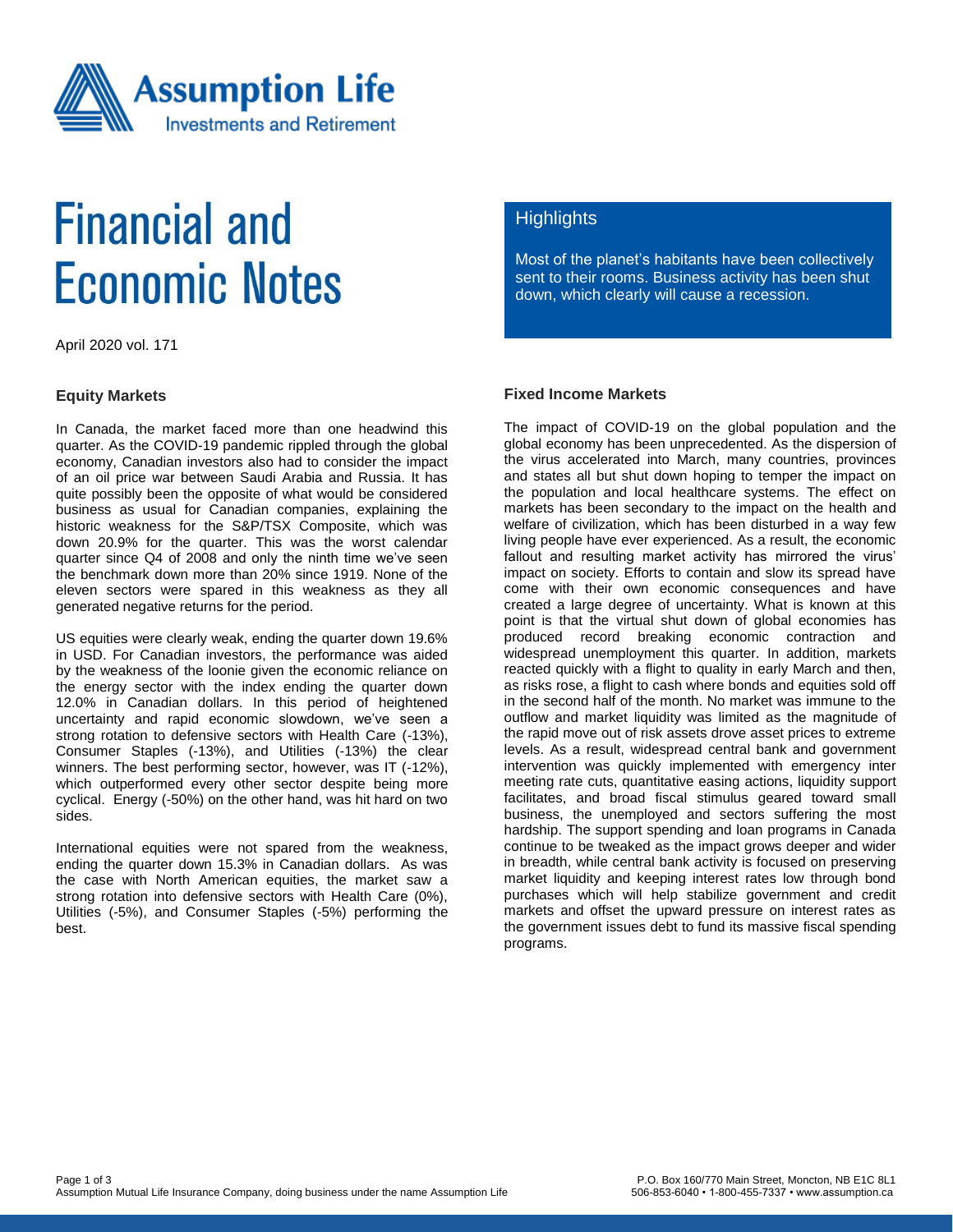

# **Financial and Economic Notes**

# **Assumption Life Investment Funds**

Applicable for Registered Pension Plan clients only

### **Gross returns as of March 31, 2020**

| <b>FUNDS</b>                                     | 1 MTH<br>% | <b>YTD</b><br>% | 1 year<br>% | 2 years<br>%     | 3 years<br>% | 4 years<br>% | 5 years<br>$\%$  |  |  |  |  |
|--------------------------------------------------|------------|-----------------|-------------|------------------|--------------|--------------|------------------|--|--|--|--|
| <b>ASSUMPTION / LOUISBOURG FUNDS</b>             |            |                 |             |                  |              |              |                  |  |  |  |  |
| <b>Balanced Fund - RPP</b>                       | $-8.0$     | $-10.4$         | $-4.9$      | -0.1             | 1.3          | 3.7          | 2.6              |  |  |  |  |
| Multi-Index                                      | $-8.2$     | $-9.7$          | $-3.9$      | 1.2              | 2.0          | 4.1          | 2.8              |  |  |  |  |
| <b>Canadian Dividend Fund</b>                    | $-14.5$    | $-20.2$         | $-12.5$     | -4.8             | $-2.4$       | 2.2          | 1.4              |  |  |  |  |
| S&P / TSX Index                                  | 10.8       | $-12.4$         | $-7.9$      | 0.5              | 1.3          | 4.6          | 2.5              |  |  |  |  |
| U.S. Equity Fund (\$CAN)                         | $-7.1$     | $-12.0$         | $-2.5$      | 4.8              | 5.5          | 8.8          | 5.4              |  |  |  |  |
| S&P 500 Index (\$ CAN)                           | 10.1       | $-2.8$          | 4.1         | 11.4             | 9.6          | 14.1         | 12.2             |  |  |  |  |
| <b>Money Market Fund</b>                         | 0.1        | 0.4             | 1.6         | 1.6              | 1.3          | 1.1          | 1.0              |  |  |  |  |
| SCM 91 Day T-Bills                               | 0.0        | 0.7             | 1.8         | 1.7              | 1.4          | 1.2          | 1.0              |  |  |  |  |
| <b>Fixed Income Fund</b>                         | $-1.6$     | 1.1             | 3.9         | 4.2              | 3.5          | 3.2          | 2.7              |  |  |  |  |
| <b>SCM Universe Bond Index</b>                   | 3.8        | 5.4             | 8.5         | 7.3              | 4.5          | 4.1          | 3.7              |  |  |  |  |
| <b>Growth Portfolio</b>                          | $-13.1$    | $-17.8$         | $-10.1$     | $-3.0$           | $-0.2$       | 3.6          | 2.5              |  |  |  |  |
| Multi-Index                                      | $-13.0$    | $-17.3$         | $-10.0$     | $-1.7$           | 0.5          | 4.6          | 2.7              |  |  |  |  |
| <b>Balanced Growth Portfolio</b>                 | $-10.8$    | $-14.3$         | $-7.6$      | $-1.9$           | 0.3          | 3.3          | 2.2              |  |  |  |  |
| Multi-Index                                      | $-10.5$    | $-13.3$         | $-6.9$      | $-0.2$           | 1.2          | 4.3          | 2.7              |  |  |  |  |
| <b>Balanced Portfolio</b>                        | $-9.1$     | $-11.4$         | $-5.9$      | $-1.3$           | 0.4          | 2.8          | 2.0              |  |  |  |  |
| Multi-Index                                      | $-7.7$     | $-8.5$          | $-3.1$      | 1.5              | 2.1          | 3.9          | 2.8              |  |  |  |  |
| <b>Conservative Portfolio</b>                    | $-8.1$     | $-9.2$          | $-5.7$      | $-1.9$           | $-0.3$       | 1.4          | 1.2              |  |  |  |  |
| Multi-Index                                      | $-4.8$     | $-3.6$          | 0.6         | 3.1              | 2.8          | 3.5          | 2.7              |  |  |  |  |
| <b>Canadian Small Capitalization Equity Fund</b> | $-26.5$    | $-35.3$         | $-29.9$     | $-20.8$          | $-16.8$      | $-6.2$       | $-5.3$           |  |  |  |  |
| <b>BMO NB Small Cap Weighted Index</b>           | 25.1       | $-22.6$         | $-18.8$     | $-13.0$          | $-8.8$       | $-3.8$       | $-2.8$           |  |  |  |  |
| <b>SmartSeries Income Fund</b>                   | $-7.8$     | $-9.5$          | $-5.3$      | n/a              | n/a          | n/a          | n/a              |  |  |  |  |
| Multi-Index                                      | $-4.7$     | $-3.8$          | 0.8         | n/a              | n/a          | n/a          | n/a              |  |  |  |  |
| <b>SmartSeries 2020 Fund</b>                     | $-8.9$     | $-11.7$         | $-5.7$      | n/a              | n/a          | n/a          | n/a              |  |  |  |  |
| Multi-Index                                      | $-6.5$     | $-7.2$          | $-1.4$      | n/a              | n/a          | n/a          | n/a              |  |  |  |  |
| SmartSeries 2025 Fund                            | $-9.2$     | $-12.6$         | $-6.4$      | n/a              | n/a          | n/a          | n/a              |  |  |  |  |
| Multi-Index                                      | $-7.5$     | $-8.9$          | $-2.8$      | n/a              | n/a          | n/a          | n/a              |  |  |  |  |
| <b>SmartSeries 2030 Fund</b>                     | $-9.7$     | $-13.6$         | $-7.0$      | n/a              | n/a          | n/a          | n/a              |  |  |  |  |
| Multi-Index                                      | $-8.3$     | $-10.4$         | $-3.8$      | n/a              | n/a          | n/a          | n/a              |  |  |  |  |
| SmartSeries 2035 Fund                            | $-10.1$    | $-14.6$         | $-7.4$      | n/a              | n/a          | n/a          | n/a              |  |  |  |  |
| Multi-Index                                      | $-9.3$     | $-12.1$         | $-5.1$      | n/a              | n/a          | n/a          | n/a              |  |  |  |  |
| <b>SmartSeries 2040 Fund</b>                     | $-10.6$    | $-15.5$         | $-8.0$      | n/a              | n/a          | n/a          | n/a              |  |  |  |  |
| Multi-Index                                      | $-10.0$    | $-13.4$         | $-6.1$      | n/a              | n/a          | n/a          | n/a              |  |  |  |  |
| <b>SmartSeries 2045 Fund</b>                     | $-10.9$    | $-16.2$         | $-8.1$      | n/a              | n/a          | n/a          | n/a              |  |  |  |  |
| Multi-Index                                      | $-10.5$    | $-14.3$         | $-6.8$      | n/a              | n/a          | n/a          | n/a              |  |  |  |  |
| <b>SmartSeries 2050 Fund</b>                     | $-11.4$    | $-16.9$         | $-8.9$      | n/a              | n/a          | n/a          | n/a              |  |  |  |  |
| Multi-Index                                      | $-11.0$    | $-15.1$         | $-7.4$      | n/a              | n/a          | n/a          | n/a              |  |  |  |  |
| <b>SmartSeries 2055 Fund</b>                     | $-11.8$    | $-17.5$         | $-9.4$      | n/a              | n/a          | n/a          | n/a              |  |  |  |  |
| Multi-Index                                      | $-11.2$    | $-15.5$         | $-7.8$      | n/a              | n/a          | n/a          | n/a              |  |  |  |  |
| <b>Momentum Fund</b>                             | $-16.5$    | $-17.2$         | $-5.3$      | $-1.2$           | 0.9          | 7.1          | $\overline{5.1}$ |  |  |  |  |
| S&P / TSX Index                                  | 10.8       | $-12.4$         | $-7.9$      | $\overline{0.5}$ | 1.3          | 4.6          | 2.5              |  |  |  |  |
| <b>Preferred Share Fund</b>                      | $-21.6$    | $-26.2$         | $-26.0$     | $-19.3$          | n/a          | n/a          | n/a              |  |  |  |  |
| S&P/TSX Preferred Share (TXPR) Index             | 12.6       | $-13.1$         | $-11.2$     | $-8.7$           | n/a          | n/a          | n/a              |  |  |  |  |